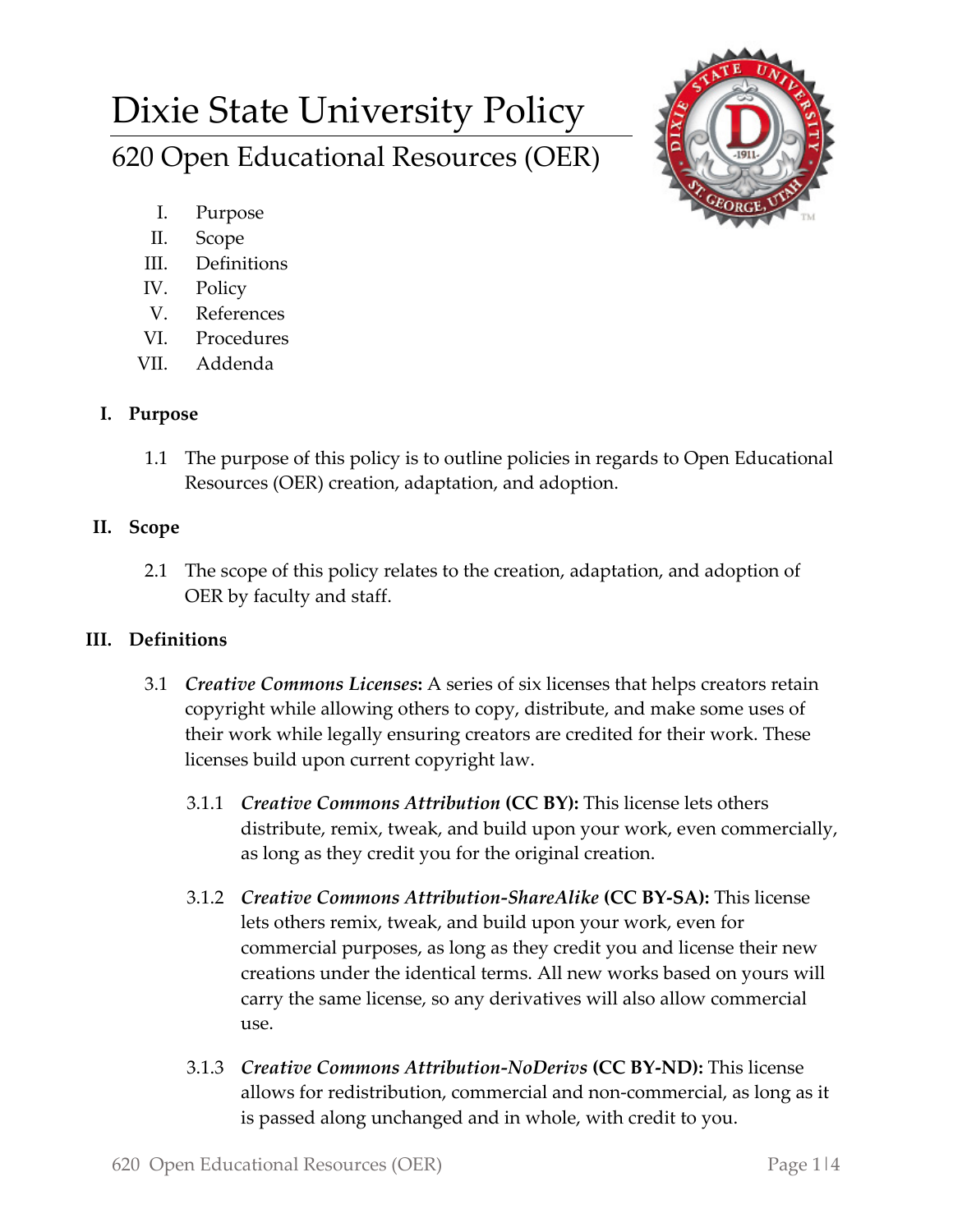- 3.1.4 *Creative Commons Attribution-NonCommercial* **(CC BY-NC):** This license lets others remix, tweak, and build upon your work noncommercially, and although their new works must also acknowledge you and be non-commercial, they don't have to license their derivative works on the same terms.
- 3.1.5 *Creative Commons Attribution-NonCommercial-ShareAlike* **(CC BY-NC-SA):** This license lets others remix, tweak, and build upon your work non-commercially, as long as they credit you and license their new creations under the identical terms.
- 3.1.6 *Creative Commons Attribution-NonCommercial-NoDerivs* **(CC BY-NC-ND):** This license is the most restrictive of the six main licenses, only allowing others to download your works and share them with others as long as they credit you, but they can't change them in any way or use them commercially.
- 3.2 *Joint Copyright Ownership***:** The authors of a joint work are co-owners of copyright in the work. Co-copyright owners can be individuals and organizations/corporate entities.
- 3.3 *Open Educational Resources (OER)***:** OER are teaching, learning, and research resources that reside in the public domain or have been released under an intellectual property license that permits their free use and re-purposing by others. They include full courses, course materials, modules, textbooks, streaming videos, tests, software, and any other tools, materials, or techniques used to support access to knowledge.
- 3.4 *Project Agreement*: An agreement between the university and a faculty member or members outlining roles and responsibilities of each party along with timelines, deliverables, compensation, and requirements of an OER project.
- 3.5 *Work-for-hire Agreement*: A work prepared by an employee within the scope of his or her employment; or a work specially ordered or commissioned for use as a contribution to a collective work, as a part of a motion picture or other audiovisual work.

### **IV. Policy**

4.1 If a faculty member is compensated outside of regular workload to create and/or integrate OER material into course(s), the faculty member and the university jointly own the copyright to the material.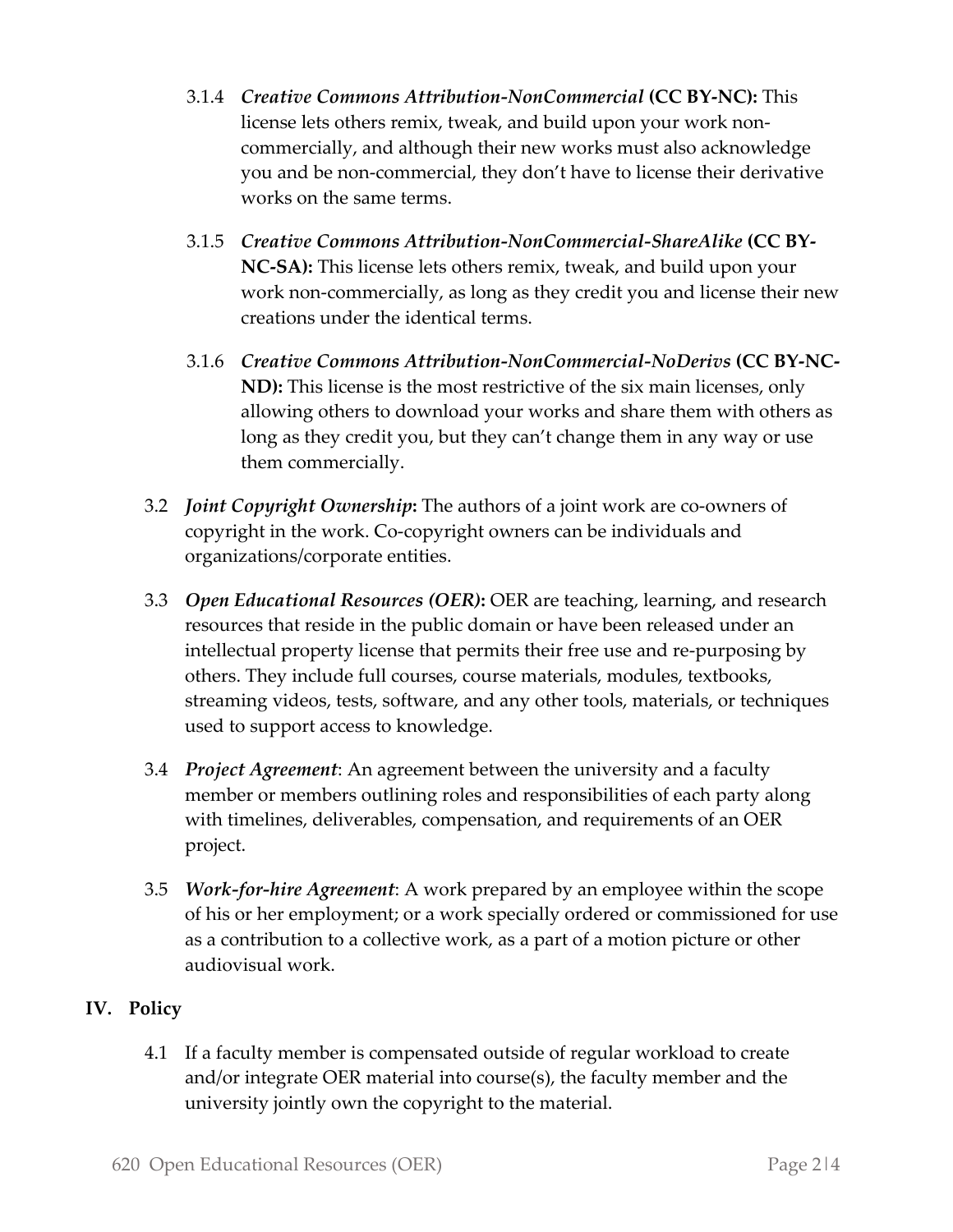- 4.1.1 The faculty member must choose a Creative Commons license of the following license types: CC BY, CC BY-SA, CC BY-NC, or CC BY-SA-NC.
- 4.1.2 Creative Commons licenses CC BY-ND or CC BY-NC-ND cannot be chosen as they reduce the freedom for others to remix and/or revise the works and redistribute it. However, exceptions may be allowed on a case-by-case basis.
- 4.1.3 Faculty members who are not creating OER material(s) in their regular workload and are not compensated in any form to create or integrate OER material retain full copyright ownership according to Policy 160 Intellectual Property and can select any Creative Commons license or to keep their material all-rights-reserved.
- 4.1.4 OER material created by faculty that is compensated must make attempts to meet accessibility requirements as outlined in the project agreement.
- 4.1.5 OER material that a faculty member has been compensated for must be shared publicly utilizing the university's current hosting and/or repository software.
	- 4.1.5.1 Faculty members may upload and host material on other OER platforms and repositories if they choose.
- 4.2 To create OER material or convert a course to OER material, faculty must first enter into project agreement and may be compensated either through release time or monetarily in congruence with Policy 601 as funds allow.
- 4.3 The faculty member is responsible for any copyright violations according to Policy 145 Use of Copyrighted Materials.
- 4.4 OER used in courses must have proper attributions if material created by other authors is used or by combining multiple OER sources from different authors.
	- 4.4.1 The Library will provide guidance on proper attribution.
- 4.5 Faculty are highly encouraged to adopt OER, library resources, or no-cost materials for their courses in support of Policy 605 Textbooks.
- 4.6 Faculty must consider accessibility and inclusivity of OER material.
- 4.7 Students who engage with creating OER for their class assignments own the copyright to those materials and have the right to apply any Creative